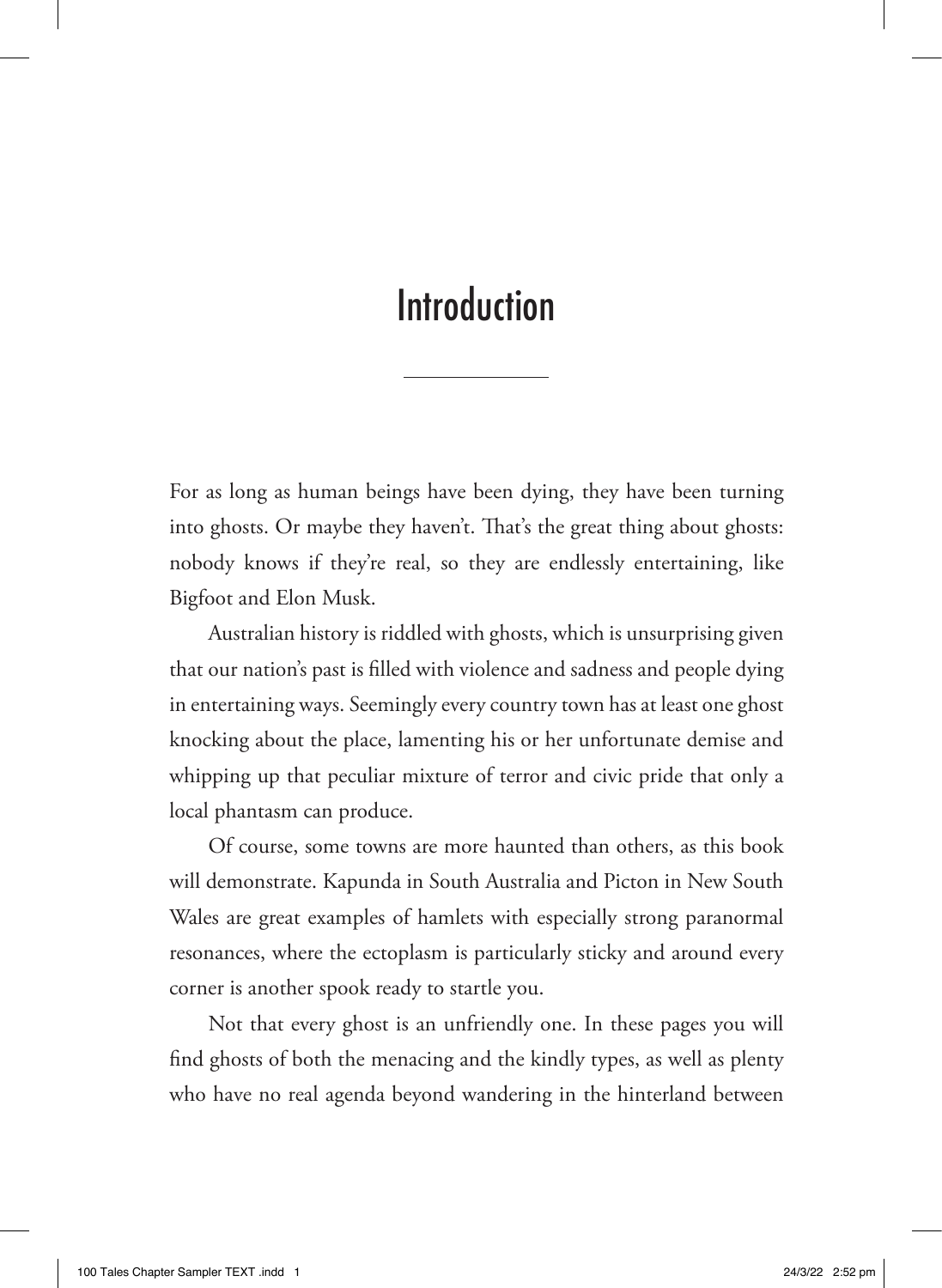life and death and making funny noises or giving off odd light.

Why do we love ghosts so much? Why do they fascinate us, obsess us, cause us to write books and songs and movies about them? Why, although we may be scared of them, do we simultaneously find ourselves so attracted to stories about them, and – let's be honest – hope that those stories are true?

Part of the answer is obvious: ghosts are evidence of life after death. Even the most ghastly ghost story carries within it a seed of hope: that when our body dies, perhaps our soul will carry on existing in some form. That form might be a bloodsoaked nightmare stomping around the upper floor of an old pub and banging on innocent people's doors, but it's better than nothing.

But besides hope for ourselves, it's just plain exciting to imagine there is something beyond this world. The material realm is full of interesting stuff\* but the world becomes even more thrilling if there's a whole other universe going on behind the scenes. To think that there could be an invisible presence brushing past you in a corridor; to believe that on a still, moonlit night you could catch sight of a mournful rider galloping through your town; to hope that the shadowy figure on the far side of the cemetery is a lost child from the 19th century and not just a bush … Who can resist the tantalising idea that our world has dimensions that our everyday experience only ever hints at?

In these pages you will come across a dizzying array of ghosts, spooks, phantoms, apparitions, unearthly presences and inexplicable

The Taj Mahal, the A-Team, et cetera.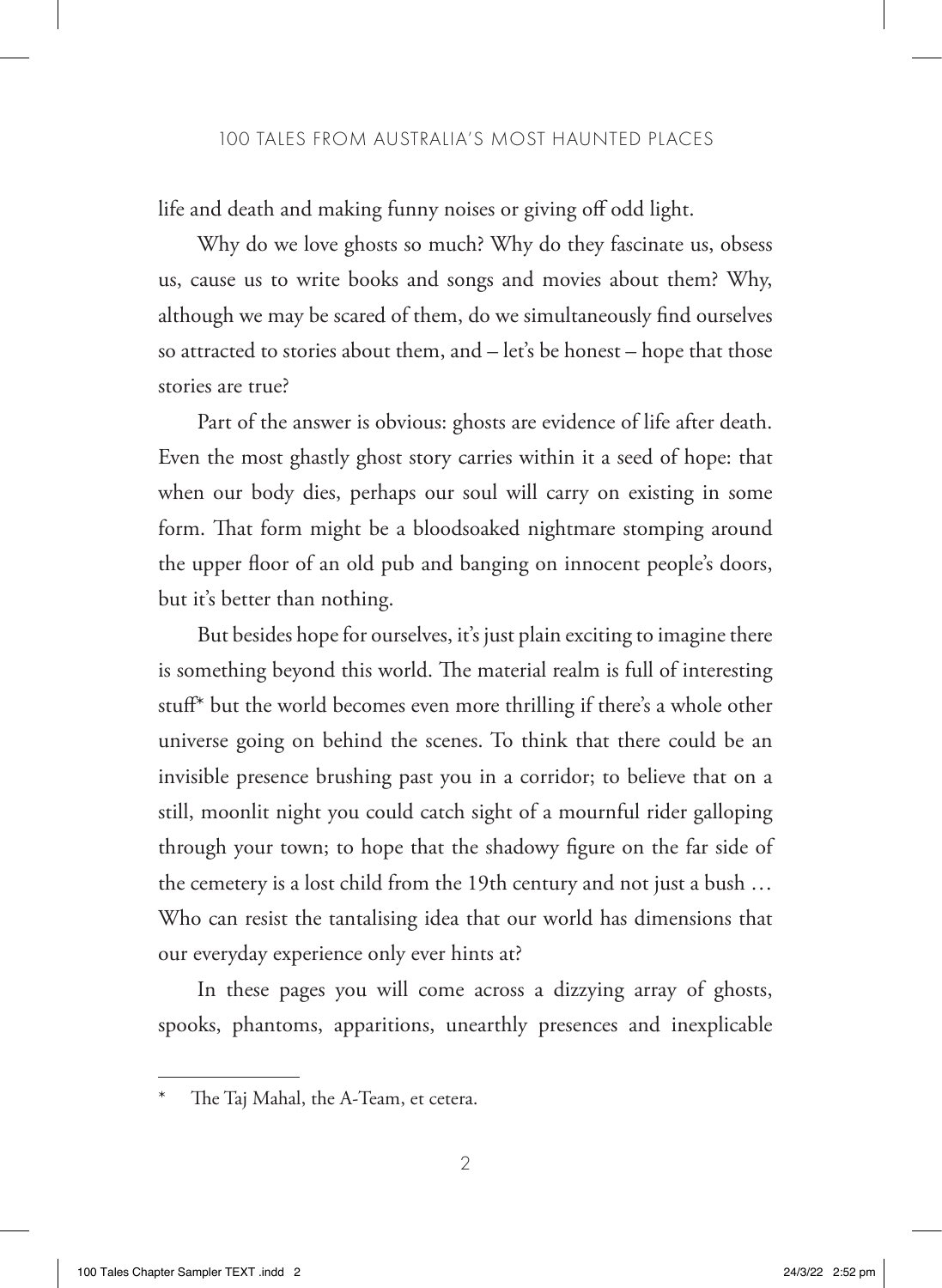### INTRODUCTION

encounters. You will meet tragic lovers, brutalised convicts, gruesome murder victims, unhappy children, miserable asylum inmates and their callous overseers, and even the odd esteemed politician. You will be taken all over Australia, from Queensland's blazing heat to the chilly greenery of Tasmania, from Western Australia's splendid isolation to the bustling streets of Melbourne and Sydney. You may believe all the stories contained herein, or you may not. But beyond a doubt, you will come away knowing that wherever the truth lies, there is indeed a hell of a lot of creepy stuff going on out there.

Dim the lights, hold tight to the hand of a loved one and make your way inside …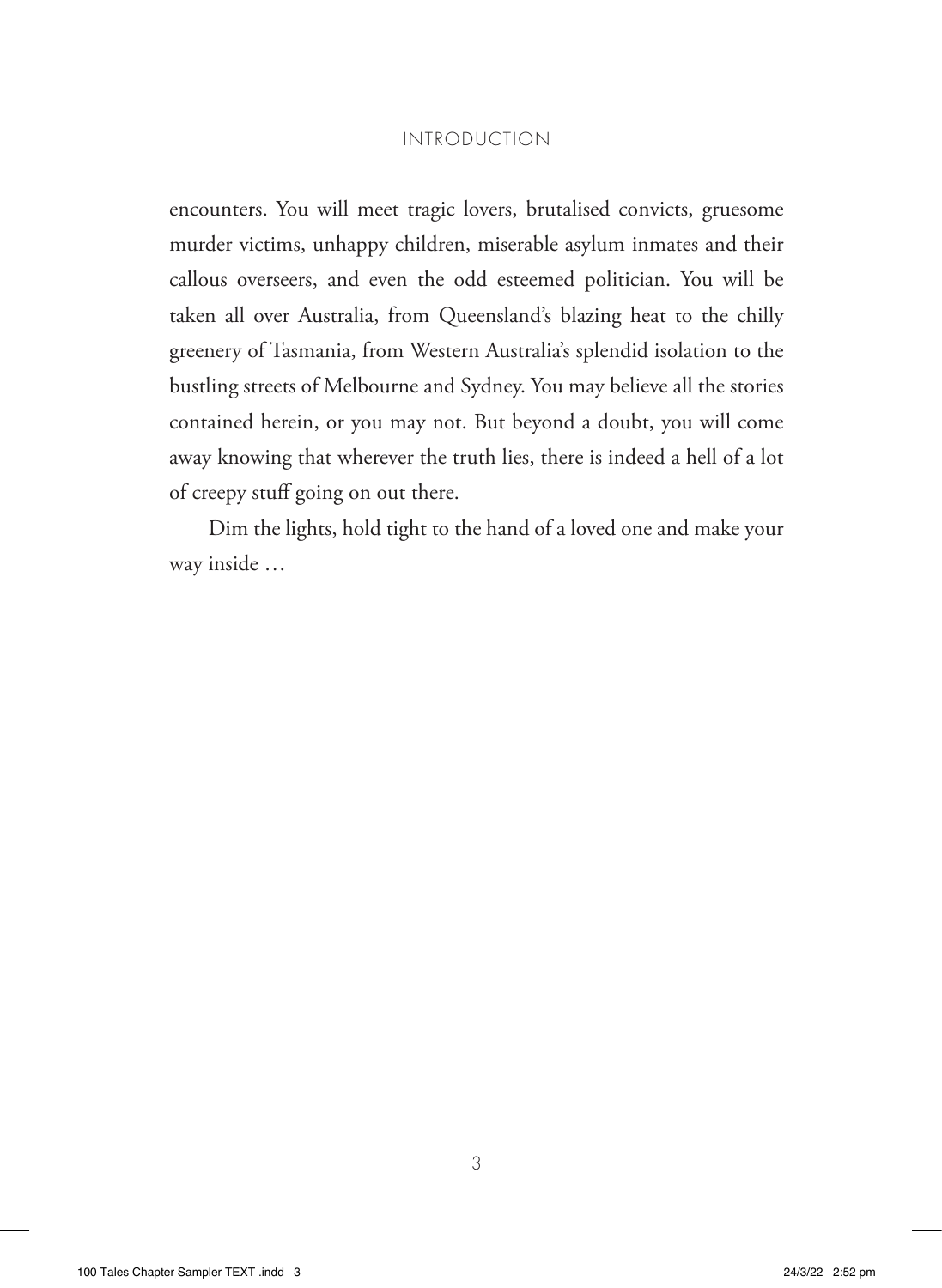## Nurse Kerry

Nurses in mental asylums don't have a great reputation, thanks to *One Flew Over the Cuckoo's Nest*'s Nurse Ratched. But it turns out that if there's one thing scarier than a psychiatric nurse, it's a psychiatric nurse who has died but refuses to stop bossing you around. So it's no wonder that generations have had their spines chilled by Nurse Kerry, the stern overseer of Aradale Lunatic Asylum at Ararat, Victoria.

This grim, gigantic institution opened in 1867 and from the beginning operated as if its founders' primary aim was to provide a compelling backstory for a horror movie. The asylum was so huge that it was essentially a self-sufficient town in its own right, which was very convenient when it came to conducting controversial medical procedures well away from the prying eyes of the kind of fussy pedants who go around trying to shut hospitals down just because they specialise in lopping off bits of people's brains and shooting massive charges of electricity through them.

It took two signatures to commit someone to Aradale but eight signatures to get someone released, meaning that only lunatics with a high friend-to-enemy ratio ever got out. About 13,000 people died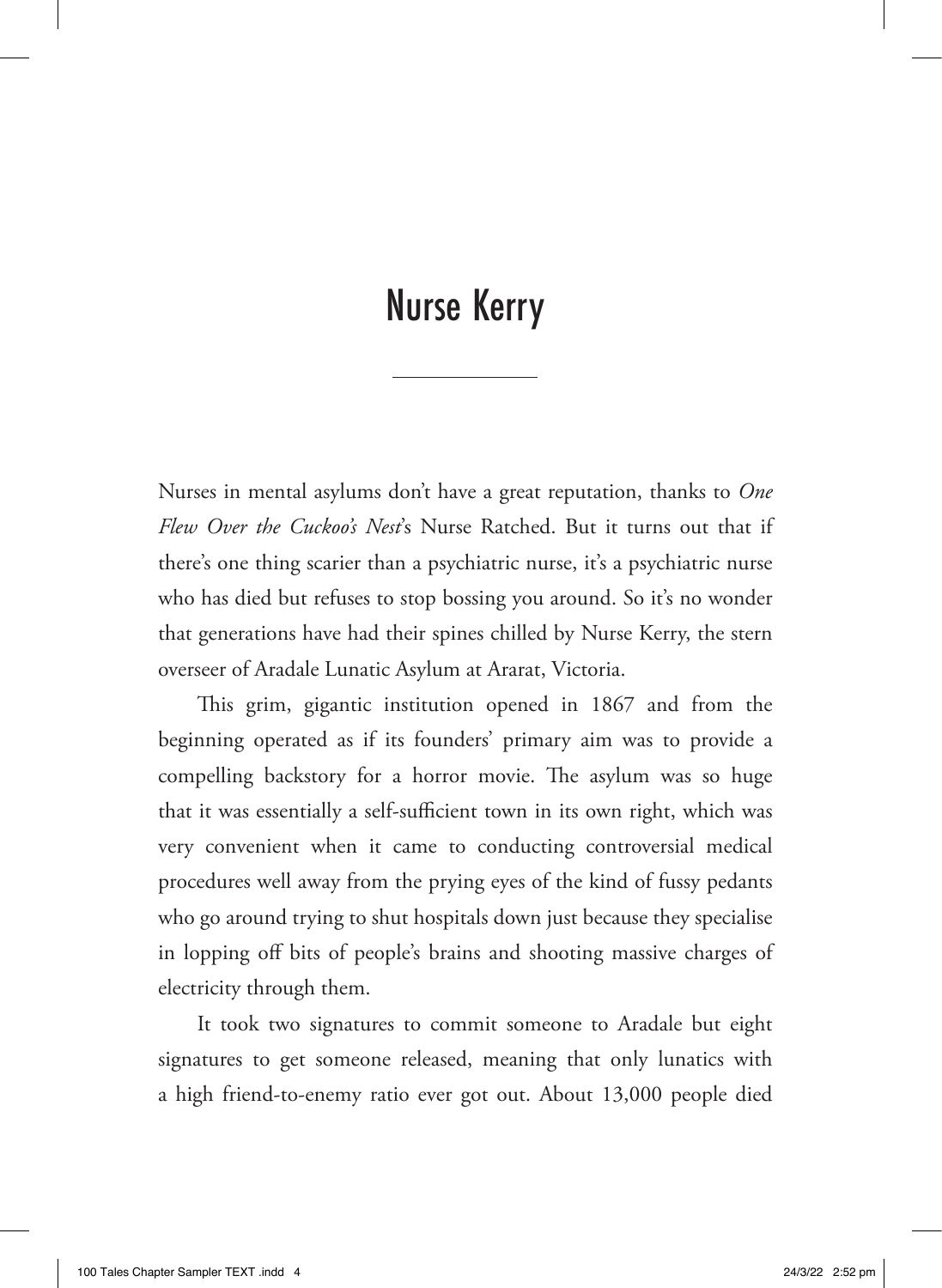#### NURSE KERRY

within Aradale's forbidding walls, so it is no surprise that the place is said to be crawling with ghosts, most of whom combine severe mental illness with a well-justified grudge against society. They are not, in other words, the kind of ghosts you want to take on a picnic.

But the most unnerving phantom of all Aradale is undoubtedly Nurse Kerry. This conscientious healthcare professional has been spotted by many of the tourists who nowadays pass through the cold corridors of the asylum, her footsteps heard clacking up and down the halls and her starched white uniform a common sight as she makes sure all is in order.

Aradale was closed down in 1998, but Kerry, obviously seeing how tough the job market was for older women, opted to stay on and continue the smooth running of the organisation. Given the buildings are reportedly swarming with unstable and unfriendly spirits, one might think it was almost a comfort to have Kerry around to keep the inmates under control and protect innocent members of the public. However, the impression the nurse gives is not so much a protective one: more the sense that she is keen to add those innocent members of the public to the register of patients. Visitors to the electro-shock room report a hot buzzing in the temples, the machinery apparently keen to get back to business. And with Nurse Kerry always watching over you, it's hard to escape the feeling that she's eager to strap you down herself.

This is far from the only symptom reported by guests of the asylum. Those who wander into the areas once used for lobotomies claim to suffer intense headaches, which suggests that the staff continue to hang around and do their best, with limited ghostly resources, to keep performing the procedures. Other visitors to the facility report nausea, which is not

5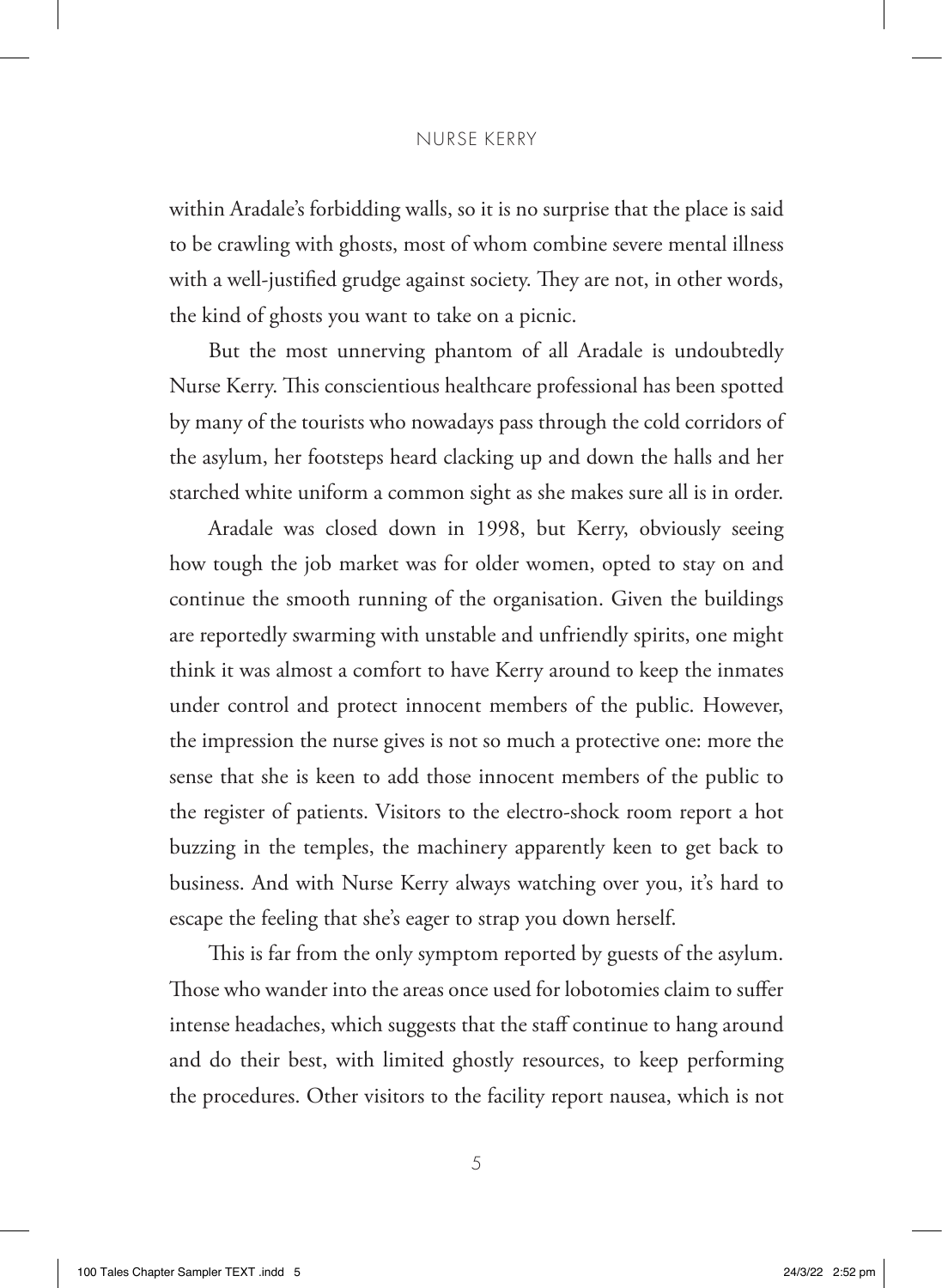necessarily a paranormal phenomenon but definitely in sync with the general vibe.

More disturbing, unless you've had a big lunch, are the women's screams that can be heard echoing throughout the corridors of the asylum, and the shadowy figures seen flitting between rooms and around corners. With the misery inflicted on thousands in the place – operations frequently done without anaesthesia, and patients treated less as unfortunate people suffering from serious illness than as unusually large flies under the care of scientists writing papers on the implications of wing detachment – one can assume that very few of those scuttling around the hallways or crying out in the night are happy souls.

Whether they are screaming for relief, begging for mercy, bent on revenge or simply howling in pain, you can be sure they are under the tender loving care of Nurse Kerry. And, should you take the wrong corner on a ghost tour, maybe you will be too.

6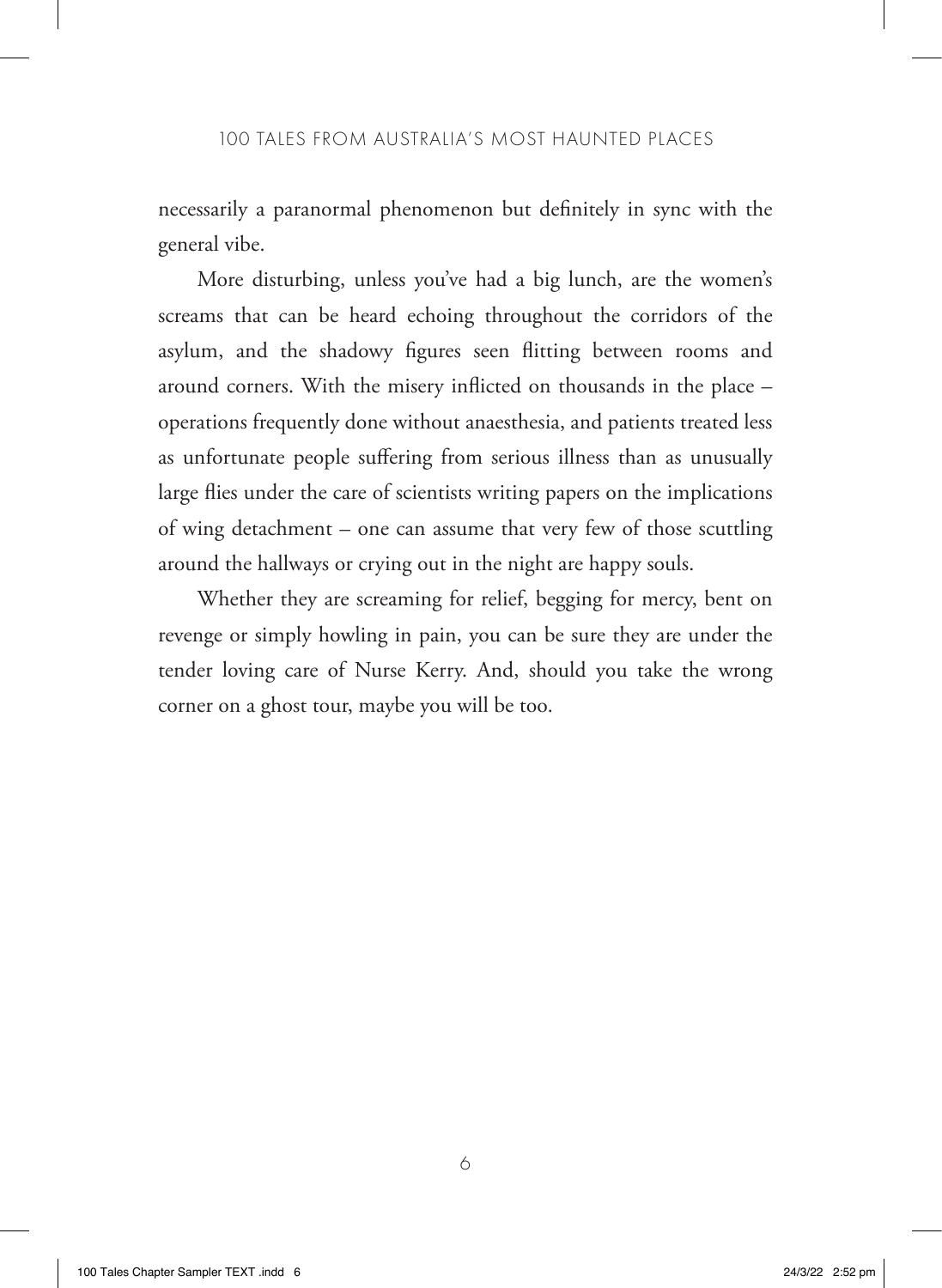# Behind Adelaide's Bars

A feeling that you're being watched. Footsteps behind you, voices in the distance. A hand emerging from an empty cell to slam the slot in the door shut. Adelaide Gaol has all sorts of treats in store for mortals who like to get close to spooks. It opened in 1841, when the South Australian governor realised that not being a penal colony doesn't guarantee you won't have any criminals, and operated right up until 1988. That's a lot of time to accumulate stories, and Adelaide Gaol has some great ones.

Ben Ellis was the Adelaide Gaol hangman for ten years in the 19th century, and was known as an exceedingly fine one. He had a flawless record of carrying out executions quickly, cleanly and without undue suffering … well, *almost* flawless. When hanging the murderer Charles Streitman, he got careless. Streitman, not properly prepared by Ellis, dropped, bounced and got caught on the platform. It took him twentytwo agonising minutes to die.

In 1873, Ellis had to hang Elizabeth Woolcock, the only woman ever executed in South Australia. Elizabeth may or may not have been guilty of poisoning her husband, who had violently abused her for years. The death of Elizabeth, just twenty-five years old, shook the hangman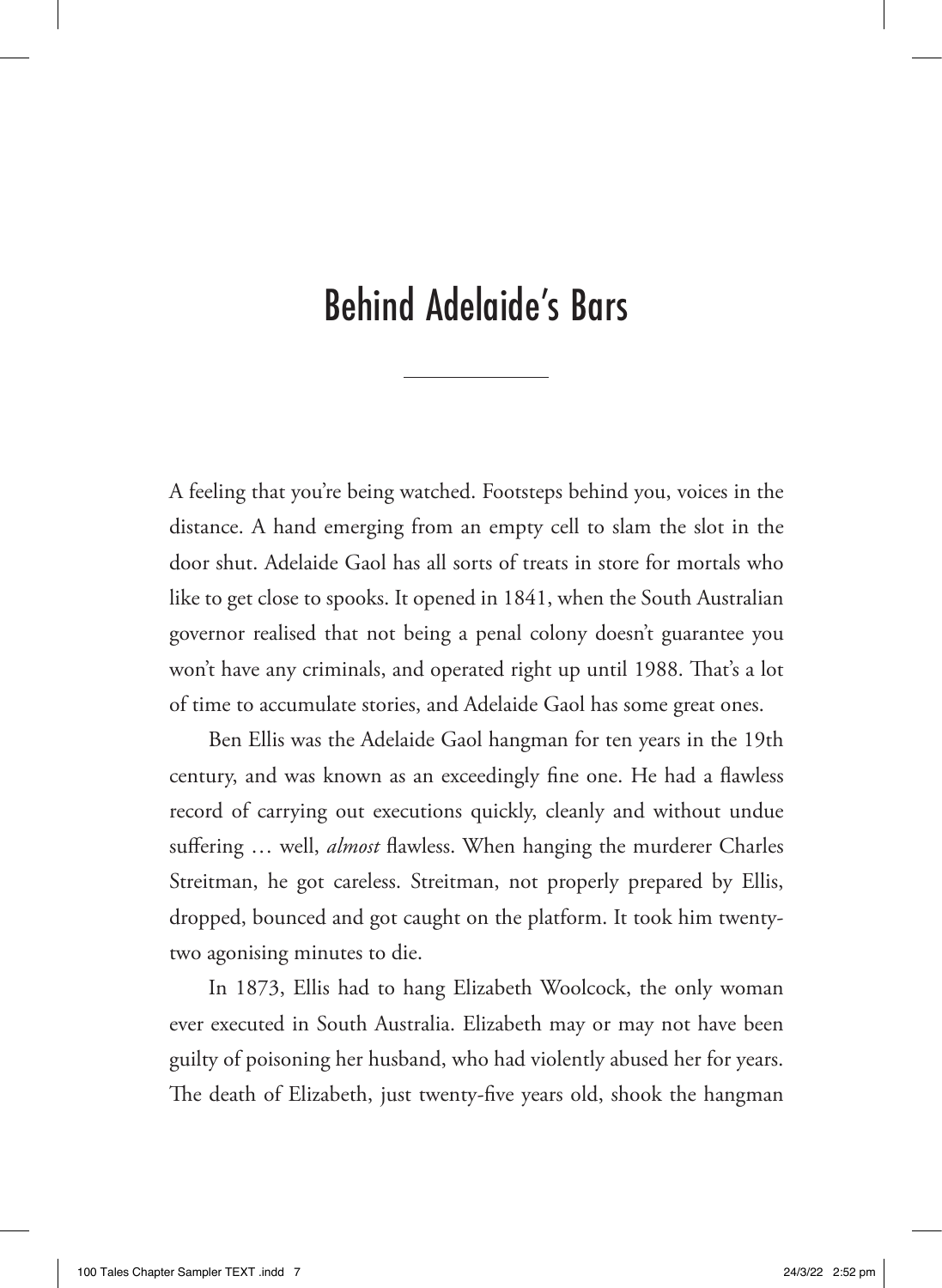and caused him to reflect deeply on his job, and his purpose. Today, Ben Ellis's ghost walks regularly through Adelaide Gaol, unable to keep still, hoping somehow to beg for forgiveness for the deadly efficiency with which he carried out his task for so long.

The first governor of the Adelaide Gaol was William Baker Ashton, a spherical man who'd once been a police sergeant in London. Ashton's rotund, jolly-looking form suited his reputation for kindness and generosity to the inmates at Adelaide. Every year he paid for Christmas dinner for the prisoners out of his own pocket; the gaol became known as 'Ashton's Hotel' thanks to his compassionate treatment. But the jolly fat man was laid low by allegations of corruption and drunkenness; by the time he was cleared by the courts, though, it was three months too late: Ashton had died of a heart attack.

Ashton, too, haunts the gaol where he once worked, unable to get any rest due to the dreadful injustice under which he died. On stormy nights he can be heard in his old office, moving around non-existent furniture.

And then there's Frederick Carr. Fred was hanged on 12 November 1927 for the murder of his wife, Maud, who had been found in bed with her throat cut. The case against Fred was strong, but he protested his innocence to the end. 'The law requires my body, but it cannot have my soul, as I am innocent,' he said. Nevertheless, he met his end by the noose.

By the stairs of the New Building of Adelaide Gaol, Fred Carr is a regular sight. Well dressed and cordial, he is reported to be far from an angry or vengeful spirit, despite the death he considered unjust. Indeed, those who've met him say he seems motivated more by friendly curiosity